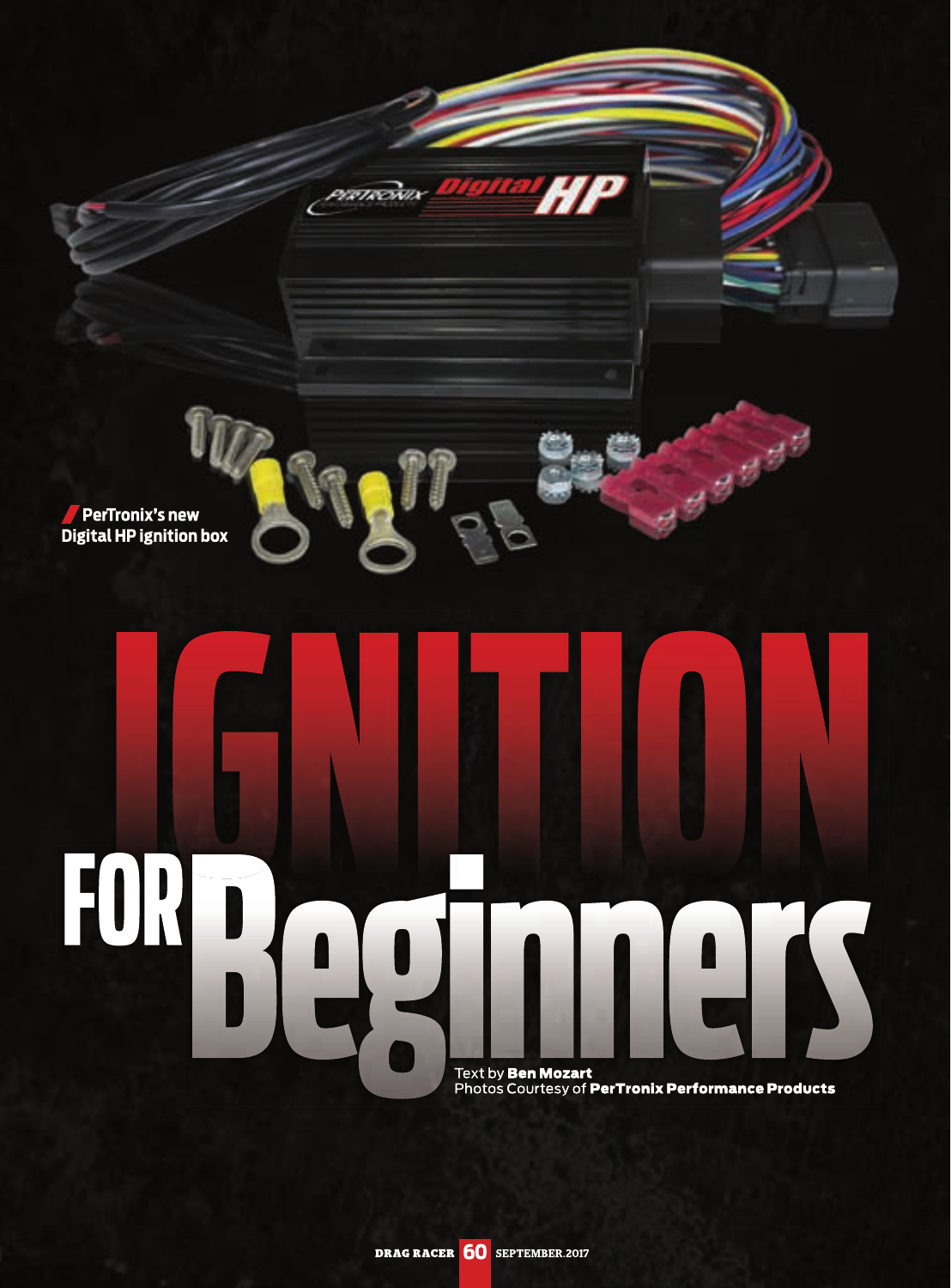## **EREN IN 2017, A NEW CAPACITIVE DISCHARGE (CD) IGNITION SYS<br>
EMERGED. An innovative philos<br>
derived from new software—a<br>
proprietary algorithm, in engineering ARLY IN 2017, A NEW CAPACITIVE DISCHARGE (CD) IGNITION SYSTEM EMERGED. An innovative philosophy derived from new software—a jargon—it promises substantially more than previously available.**

Designed to operate with a single coil distributed spark, which includes most carbureted drag racing applications, it's reputed to be smaller in size than any CD device with similar features. Of greater significance, it's more energy dense, maintaining multiple spark activity from idle to 7,000 rpm, as well as generating greater sparking power.

There are two common types of ignition systems: capacitive and inductive. The coil is supplied power by one or the other. Inductive, which is still the most common, and employed on most road-going passenger cars, charges the coil with 14.6 volts and discharges between 200-300 volts into the coil's secondary windings.

Inductive systems are any of those ignition systems that do not have a capacitor energizing the coil. Inductive systems have power applied to the coil for a period of time, but their electromagnetic principles are the limiting factors as to how quickly the coil charges and how much energy it discharges. Properly seen, the standard inductive ignition system is designed to start a car at 20°F below zero, and it doesn't support high compression ratios, high horsepower or high rpm.

Capacitive ignition systems, on the other hand, are developed for high-performance and racing vehicles that operate at high rpm and generate higher cylinder pressures. Higher cylinder pressures mean the spark plug gap is harder to jump. Also, as engine speed increases, the time to create energy decreases, and the firing events occur much faster. In both cases, capacitive discharge technology outperforms inductive.

A storage device, the CD ignition system receives battery voltage, steps it up, stores it and then discharges to the coil. From the coil the energy is transferred to the distributor, which directs it to each spark plug. This huge acquisition of energy stored in the capacitor is generated by a DC-to-DC step-up transformer, which resides in the CD box. Like a toilet tank when flushed, it produces lots of volume and pressure.

"CD is about the intensity of the spark," says PerTronix's Garrett Weaver. "Naturally



**Programming is done with a dial interface.**



**Small design accommodates many installation options.**

## *We've succeeded in sparking two more times within the same 20 degrees of crankshaft rotation, and it is this that has given us the ability to deliver multiple sparks to 7,000 rpm. —Garrett Weaver*

aspirated, high-compression engines, as well as turbo, supercharged or nitrous engines, have much higher cylinder pressure and need more spark energy to combat those conditions. This is why most racers tend to gravitate to CD over inductance systems."

In addition to spark energy, having an effective multiple spark function is a vital feature in the design of any modern CD ignition system. The challenge is

to charge the capacitor and transfer the energy to the coil very rapidly at high engine revolutions. Multistrike sparking from idle to 3,000 rpm has been the standard for some time, but in 2017, the Californiabased exhaust and ignition specialists at PerTronix announced a new capacitive discharge innovation that not only charges the coil with 530 volts, it also extends multi-strike to 7,000 rpm. It's called Digital HP.